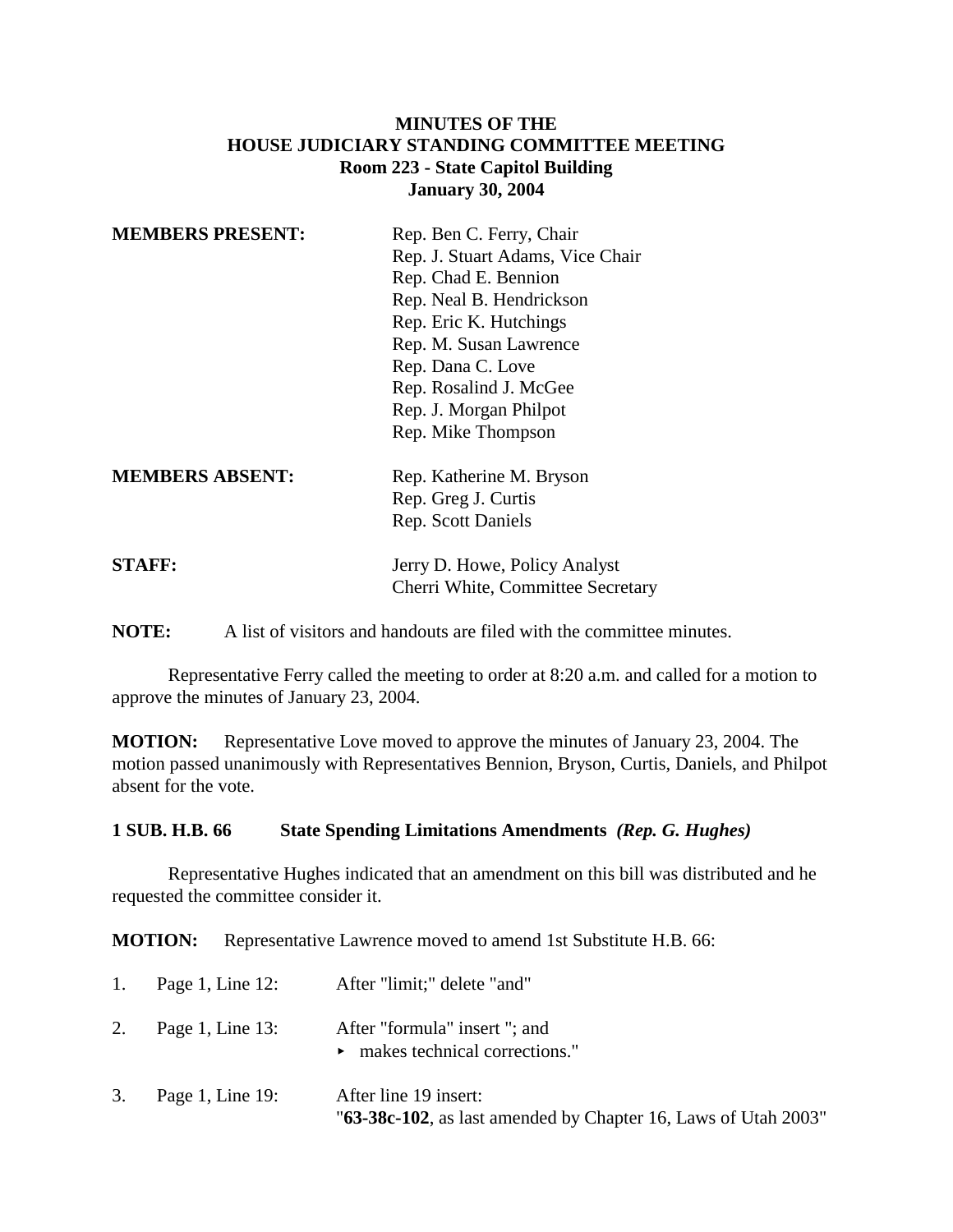House Judiciary Standing Committee January 30, 2004 Page 2

| 4. | Page 1, Line 24:      | After line 24 insert:                                                                                                                        |
|----|-----------------------|----------------------------------------------------------------------------------------------------------------------------------------------|
|    |                       | "Section 1. Section 63-38c-102 is amended to read:                                                                                           |
|    |                       | 63-38c-102. Purpose of chapter -- Limitations on state                                                                                       |
|    |                       | mandated property tax, state appropriations, and state debt.                                                                                 |
|    |                       | $(1)$ (a) It is the purpose of this chapter to:                                                                                              |
|    |                       | (i) place a limitation on the state mandated property tax rate under                                                                         |
|    |                       | Title 53A, Chapter 17a, Minimum School Program Act;                                                                                          |
|    |                       | (ii) place limitations on state government appropriations based<br>upon [the average of changes in personal income and] the                  |
|    |                       | combined changes in population and inflation; and                                                                                            |
|    |                       | (iii) place a limitation on the state's outstanding general obligation                                                                       |
|    |                       | debt.                                                                                                                                        |
|    |                       | (b) The limitations imposed by this chapter are in addition to                                                                               |
|    |                       | limitations on tax levies, rates, and revenues otherwise provided                                                                            |
|    |                       | for by law.                                                                                                                                  |
|    |                       | $(2)$ (a) This chapter may not be construed as requiring the state to                                                                        |
|    |                       | collect the full amount of tax revenues permitted to be appropriated                                                                         |
|    |                       | by this chapter.                                                                                                                             |
|    |                       | (b) This chapter's purpose is to provide a ceiling, not a floor,                                                                             |
|    |                       | limitation on the appropriations of state government.                                                                                        |
|    |                       | (3) The recommendations and budget analysis prepared by the                                                                                  |
|    |                       | Governor's Office of Planning and Budget and the Office of the                                                                               |
|    |                       | Legislative Fiscal Analyst, as required by Title 36, Chapter 12,                                                                             |
|    |                       | Legislative Organization, shall be in strict compliance with the                                                                             |
|    |                       | limitations imposed under this chapter."                                                                                                     |
|    |                       | Renumber remaining sections accordingly.                                                                                                     |
|    |                       |                                                                                                                                              |
| 5. | Page 3, Line 63:      | After "general" delete ", uniform school, and transportation" and<br>after "fund" insert "and non-uniform school fund income tax<br>revenue" |
| 6. | Page 3,               |                                                                                                                                              |
|    | Lines $64$ and $65$ : | After "sources" bracket the rest of line 64 and all of line 65                                                                               |

The motion passed unanimously with Representatives Bennion, Bryson, Curtis, Daniels, and Philpot absent for the vote.

Dr. Andrea Wilko, Fiscal Analyst Office addressed questions from the committee.

Ron Casper, National Federation of Independent Business, and Mike Jerman, Utah Taxpayers Association spoke in favor of the bill. Richard Ellis, Governors Office of Planning and Budget for against the bill.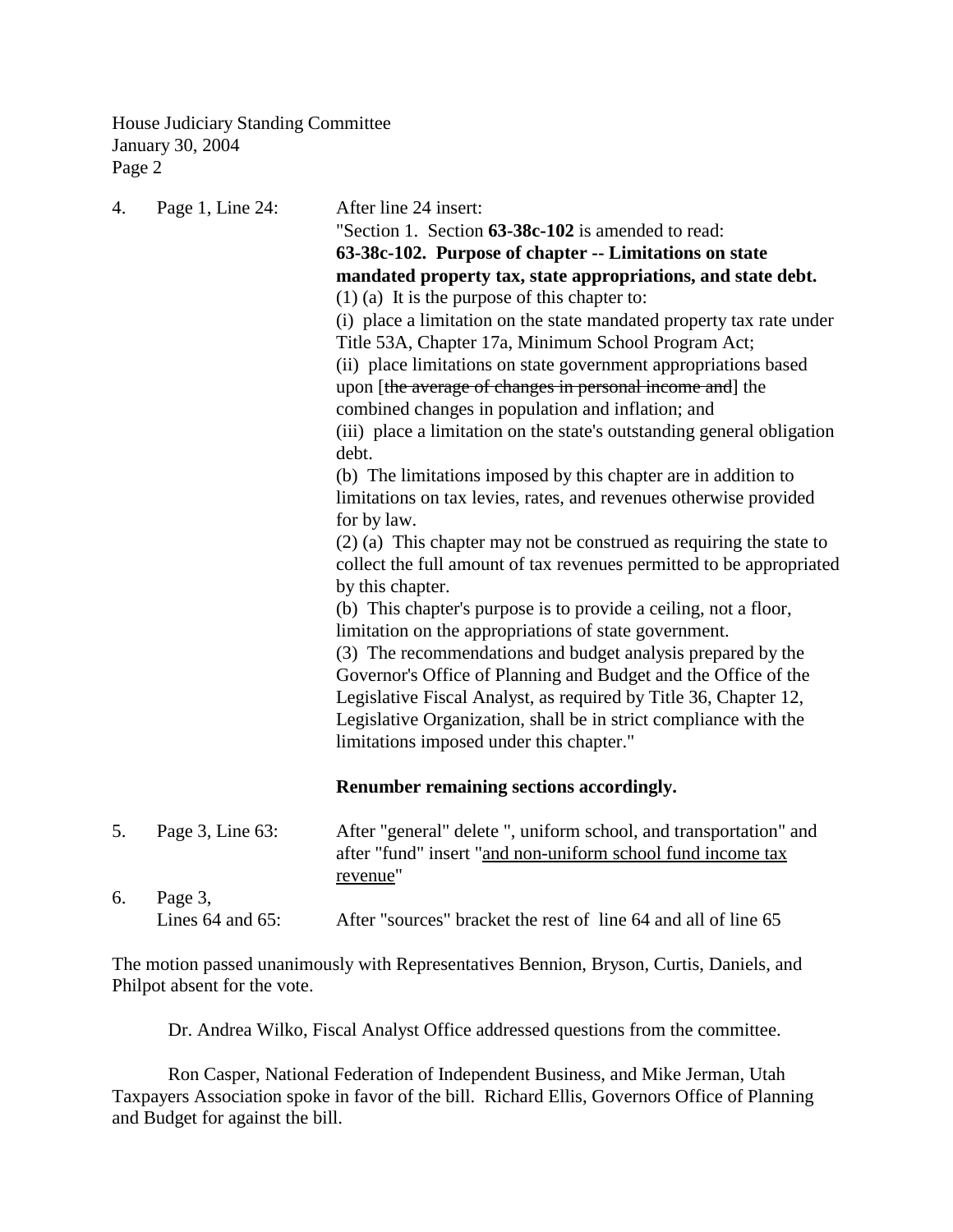House Judiciary Standing Committee January 30, 2004 Page 3

**MOTION:** Representative Hutchings moved to pass the substitute bill out favorably as amended. The motion passed 8-2-3, with Representatives Bennion, Hutchings, Lawrence, Love, Philpot, Thompson, Adams and Ferry voting in favor of the motion, Representatives Hendrickson and McGee voting against the motion, and Representatives Bryson, Curtis, and Daniels absent for the vote.

### **H.C.R. 3 Resolution Urging Protection of United States from Weapons of Mass Destruction** *(Rep. C. Bennion)*

The following members of the public addressed the committee regarding the bill:

Craig Axford, Co-Chair, Utah Democratic Progressive Causes Jason Groenewold, Health Environment Alliance of Utah (see handout on file) Gavin Wenzil, self, and downwinder friends

**MOTION:** Representative Philpot moved to amend:

1. Page 2, lines 43-44:

After "the efforts" delete "of the Bush Administration"

After discussion the motion was withdrawn.

**MOTION:** Representative McGee moved to amend:

1. Page 2, line 43:

After "therein," insert "oppose the development of nuclear weapons, or nuclear testing by the United States,"

#### **SUBSTITUTE**

**MOTION:** Representative Adams moved to pass the bill out favorably. The motion passed 9- 1-3, with Representative McGee voting against the motion, and Representatives Bryson, Curtis, and Daniels absent for the vote.

Chairman Ferry turned the chair to Representative Lawrence at 9:30 a.m.

## **S.B. 12 Transportation of Children for Parent-time** *(Sen. P. Arent)*

Senator Arent introduced the bill and explained its intent.

Speaking in favor of the bill Dr. John Kriesel, non-custodial parent, and Randy Nielsen, concerned father.